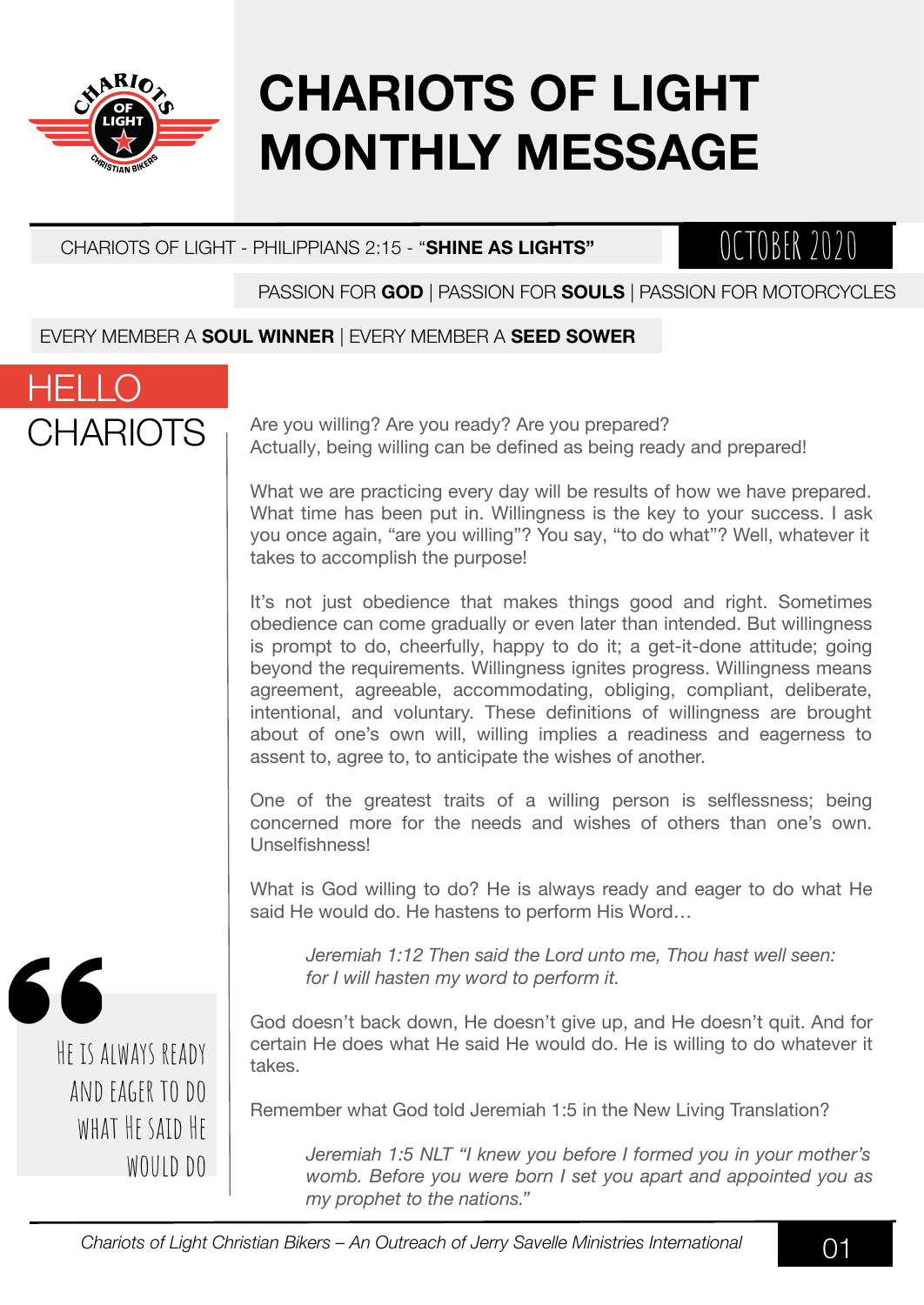### PASSION FOR GOD

# **GOD'S GLORY IS REVEALED TO THOSE WHO SURRENDER THEIR LIVES TO HIM**

Jeremiah thought he couldn't speak because he was too young. Let's look at those verses in Jeremiah:

*Jeremiah 1:4-12 NLT <sup>4</sup> The Lord gave me this message:*

<sup>5</sup> "I knew you before I formed you in your mother's womb. Before *you were born I set you apart and appointed you as my prophet to the nations."*

*6 "O Sovereign Lord," I said, "I can't speak for you! I'm too young!" 7 The Lord replied, "Don't say, 'I'm too young,' for you must go wherever I send you and say whatever I tell you. <sup>8</sup> And don't be afraid of the people, for I will be with you and will protect you. I, the Lord, have spoken!"* 

In other words, you must be willing and when you are willing then don't be afraid. So, The Father will be with us and protect us. He spoke it, which made His will for us to be truth, freedom, and protection.

*9 Then the Lord reached out and touched my mouth and said, "Look, I have put my words in your mouth! 10 Today I appoint you to stand up against nations and kingdoms.Some you must uproot and tear down, destroy and overthrow.Others you must build up and plant.* 

*11 Then the Lord said to me, "Look, Jeremiah! What do you see?" And I replied, "I see a branch from an almond tree."*

We studied this together in our May Monthly Message. The almond tree is a well-known symbol of resurrection because it is the first tree to flower from winter. It is bringing new life. The signs of new life.

*12 And the Lord said, "That's right, and it means that I am watching, and I will certainly carry out all my plans."*

Willingness is key to obedience! To be pleasing in The Father's eyes is simply saying yes, I'm willing to do whatever and go wherever You desire for me.

*2 Chronicles 16:9 KJV For the eyes of the Lord run to and fro throughout the whole earth, to shew himself strong in the behalf of them whose heart is perfect toward him.*

*Isaiah 1:19 KJV If ye be willing and obedient, ye shall eat the good of the land:*

66 Jeremiah 1:1-12 2 CHRONICLES 16:9 Isaiah 1:19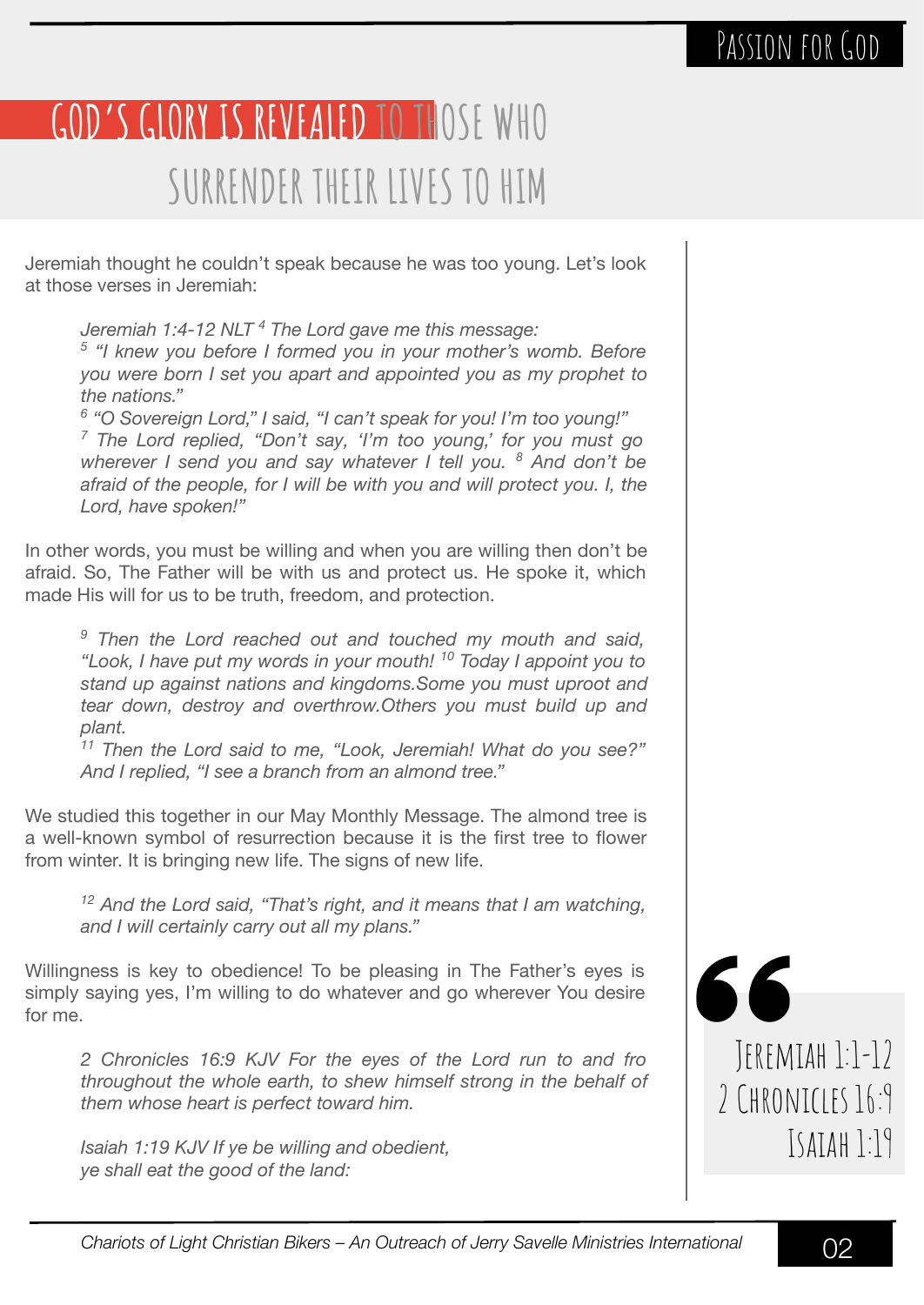## **OUR GOAL IS TO MAKE EVERY DAY AN event for JesuSEVERYWHERE WE GO.**

God is always willing to do what His Word says. Our success depends upon our willingness to do what we agreed to do and being obedient to follow through. Let's be doers of the Word and not hearers only.

*James 1:22 But be ye doers of the word, and not hearers only, deceiving your own selves.*

The fruit - results - come from willing people who are acting in obedience with what they agreed to do. Be in agreement with God's Word; He is always willing to do what He said He would do. Are we willing?

Let's continue to share together the vision that God has given for Chariots of Light. It is for us all. A corporate vision to carry out in your country, community, city, county, church. COL – passion for God and passion for souls. It's the call of us all.

Review together the monthly message which emphasizes our COL vision, make plans to reach out, fellowship, and cultivate relationships. Encounter God 365. #encounter365. And remember to keep a record of people ministered to and then report on a monthly basis. We love hearing from you!

Hey and if you haven't joined in yet, it's not too late. We're continuing to have our Chariots corporate prayer via zoom every Monday at 7pm CDT. You don't have to pay to join. Just download the zoom app, www.zoom.us. Click on 'join a meeting'. The meeting ID is emailed to you in our COL Prayer email. God is speaking to us through these corporate prayer meetings. Hallelujah! Ideas, insights, & concepts! Join in with COL all across the USA and around the world.

In one of our prayer sessions, the Lord impressed us to be willing to cast the net on the other side of the boat. So, we're not just fishing at major secular rallies, but also in our own hometowns, reaching all those around. Come on, cast your net on the other side!

And our new website format has been launched. Praise The Lord! We're still working on perfecting it but are grateful for the updated version. Remember we're also on social media. Check out our Chariots of Light Christian Bikers Facebook page. Like our page and share our posts! Do the same with our instagram page. (You can click on the links in this email).